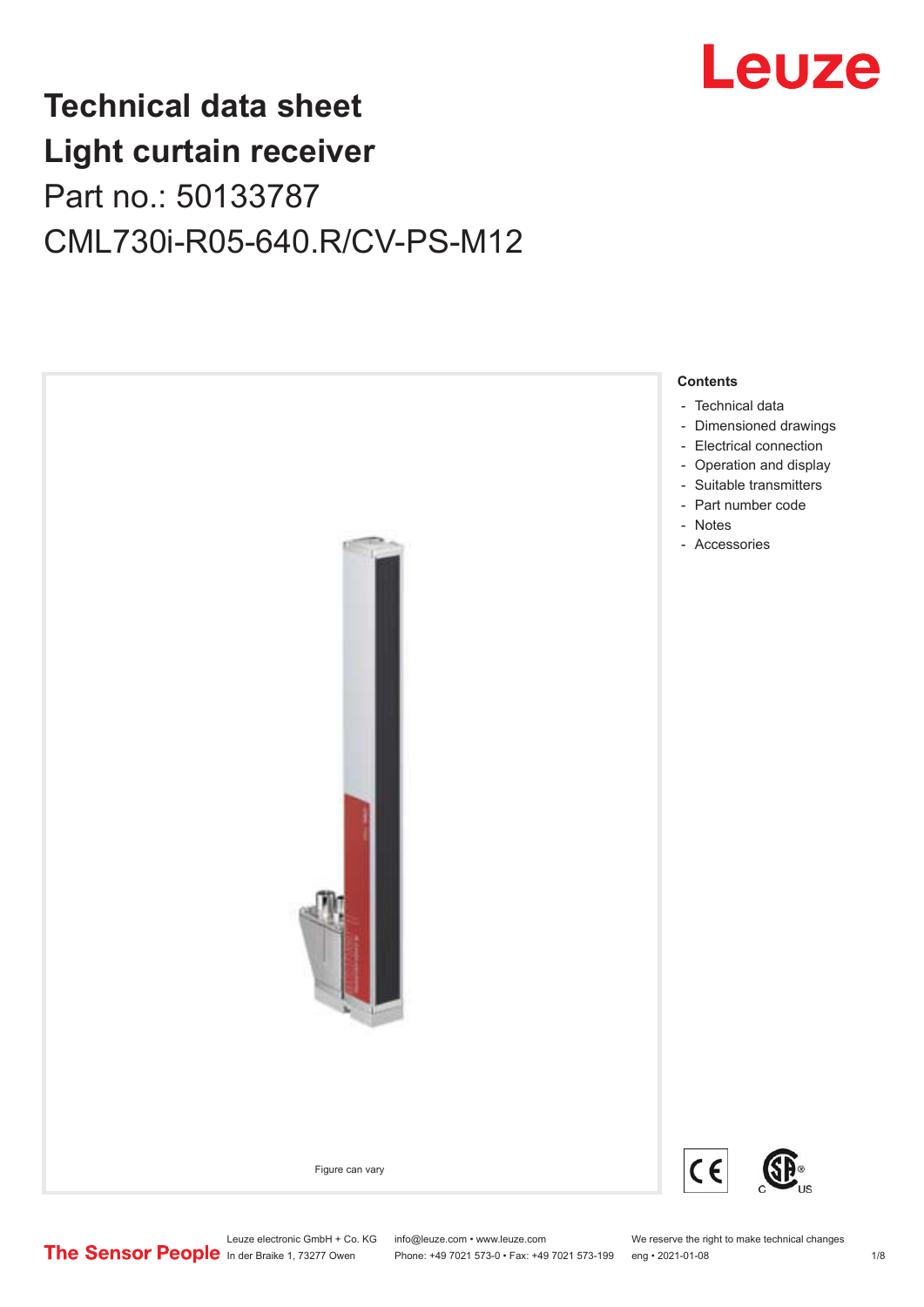### <span id="page-1-0"></span>**Technical data**

#### **Basic data**

| <b>Series</b>                                  | 730                                                                                |
|------------------------------------------------|------------------------------------------------------------------------------------|
| <b>Operating principle</b>                     | Throughbeam principle                                                              |
| Device type                                    | Receiver                                                                           |
| <b>Contains</b>                                | Accessories for the use of the BT-2R1                                              |
| <b>Application</b>                             | Detection of transparent films                                                     |
|                                                | Detection of transparent objects                                                   |
|                                                | Object detection in film tube                                                      |
|                                                | Object measurement                                                                 |
|                                                | Radiation of semi-transparent media                                                |
|                                                |                                                                                    |
| <b>Optical data</b>                            |                                                                                    |
| <b>Operating range</b>                         | Guaranteed operating range                                                         |
| <b>Operating range</b>                         | 0.14.5m                                                                            |
| Operating range, transparent media             | $0.1 1.75$ m                                                                       |
| <b>Operating range limit</b>                   | Typical operating range                                                            |
| <b>Operating range limit</b>                   | 0.16m                                                                              |
| <b>Measurement field length</b>                | 640 mm                                                                             |
| Number of beams                                | 128 Piece(s)                                                                       |
| <b>Beam spacing</b>                            | 5 <sub>mm</sub>                                                                    |
|                                                |                                                                                    |
| Measurement data                               |                                                                                    |
| Minimum object diameter                        | $10 \text{ mm}$                                                                    |
|                                                |                                                                                    |
| Electrical data                                |                                                                                    |
| Protective circuit                             | Polarity reversal protection                                                       |
|                                                | Short circuit protected                                                            |
|                                                | <b>Transient protection</b>                                                        |
|                                                |                                                                                    |
| Performance data                               |                                                                                    |
| Supply voltage U <sub>B</sub>                  | 18  30 V, DC                                                                       |
| <b>Residual ripple</b>                         | 0  15 %, From $U_{\rm B}$                                                          |
| <b>Open-circuit current</b>                    | 0 215 mA, The specified values refer<br>to the entire package consisting of trans- |
|                                                | mitter and receiver.                                                               |
|                                                |                                                                                    |
| Outputs<br><b>Number of analog outputs</b>     | 1 Piece(s)                                                                         |
|                                                |                                                                                    |
| <b>Analog outputs</b>                          |                                                                                    |
| Current                                        | 024mA                                                                              |
| Voltage                                        | 011V                                                                               |
|                                                |                                                                                    |
| Analog output 1                                |                                                                                    |
| Type                                           | Freely configurable                                                                |
|                                                |                                                                                    |
| Inputs/outputs selectable                      |                                                                                    |
| Output current, max.                           | 100 mA                                                                             |
| Input resistance                               | $6,000 \Omega$                                                                     |
| Number of inputs/outputs selectable 3 Piece(s) |                                                                                    |
| Type                                           | Inputs/outputs selectable                                                          |
| Voltage type, outputs                          | DC                                                                                 |
| Switching voltage, outputs                     | Typ. $U_R / 0 V$                                                                   |
| Voltage type, inputs                           | DC                                                                                 |
| Switching voltage, inputs                      | high: ≥6V                                                                          |
|                                                | $low: \leq 4V$                                                                     |
|                                                |                                                                                    |
| Input/output 1                                 |                                                                                    |
| Activation/disable delay                       | 1 ms                                                                               |

|  |  | ٧ |   |
|--|--|---|---|
|  |  |   |   |
|  |  |   |   |
|  |  |   | × |

| <b>Timing</b>                             |                                       |
|-------------------------------------------|---------------------------------------|
| <b>Readiness delay</b>                    | 450 ms                                |
| Cycle time                                | $1.43$ ms                             |
| Response time per beam                    | $10 \mu s$                            |
| <b>Service interface</b>                  |                                       |
| Type                                      | IO-Link                               |
|                                           |                                       |
| <b>IO-Link</b>                            |                                       |
| <b>Function</b>                           | Configuration via software<br>Service |
|                                           |                                       |
| <b>Connection</b>                         |                                       |
| <b>Number of connections</b>              | 2 Piece(s)                            |
| Plug outlet                               | Rear side                             |
|                                           |                                       |
| <b>Connection 1</b><br><b>Function</b>    |                                       |
|                                           | Configuration interface               |
|                                           | Signal IN<br>Signal OUT               |
|                                           | Voltage supply                        |
| <b>Type of connection</b>                 | Connector                             |
| <b>Thread size</b>                        | M <sub>12</sub>                       |
| <b>Type</b>                               | Male                                  |
| <b>Material</b>                           | Metal                                 |
| No. of pins                               | 8-pin                                 |
| Encoding                                  | A-coded                               |
|                                           |                                       |
| <b>Connection 2</b>                       |                                       |
| <b>Function</b>                           | Connection to transmitter             |
| Type of connection                        | Connector                             |
| <b>Thread size</b>                        | M <sub>12</sub>                       |
| <b>Type</b>                               | Female                                |
| <b>Material</b><br>No. of pins            | Metal<br>5-pin                        |
| Encoding                                  | A-coded                               |
|                                           |                                       |
| <b>Mechanical data</b>                    |                                       |
| Design                                    | Cubic                                 |
| Dimension (W x H x L)                     | 29 mm x 35.4 mm x 663 mm              |
| <b>Housing material</b>                   | Metal                                 |
| <b>Metal housing</b>                      | Aluminum                              |
| Lens cover material                       | Plastic                               |
| Net weight                                | 900q<br>Silver                        |
| <b>Housing color</b><br>Type of fastening | Groove mounting                       |
|                                           | Via optional mounting device          |
|                                           |                                       |
| <b>Operation and display</b>              |                                       |
| Type of display                           | LED                                   |
|                                           | OLED display                          |
| <b>Number of LEDs</b>                     | 2 Piece(s)                            |
| Type of configuration                     | Software                              |
|                                           | Teach-in                              |
| <b>Operational controls</b>               | Membrane keyboard                     |
| <b>Environmental data</b>                 |                                       |
| Ambient temperature, operation            | $-3060 °C$                            |
| Ambient temperature, storage              | -40  70 °C                            |
|                                           |                                       |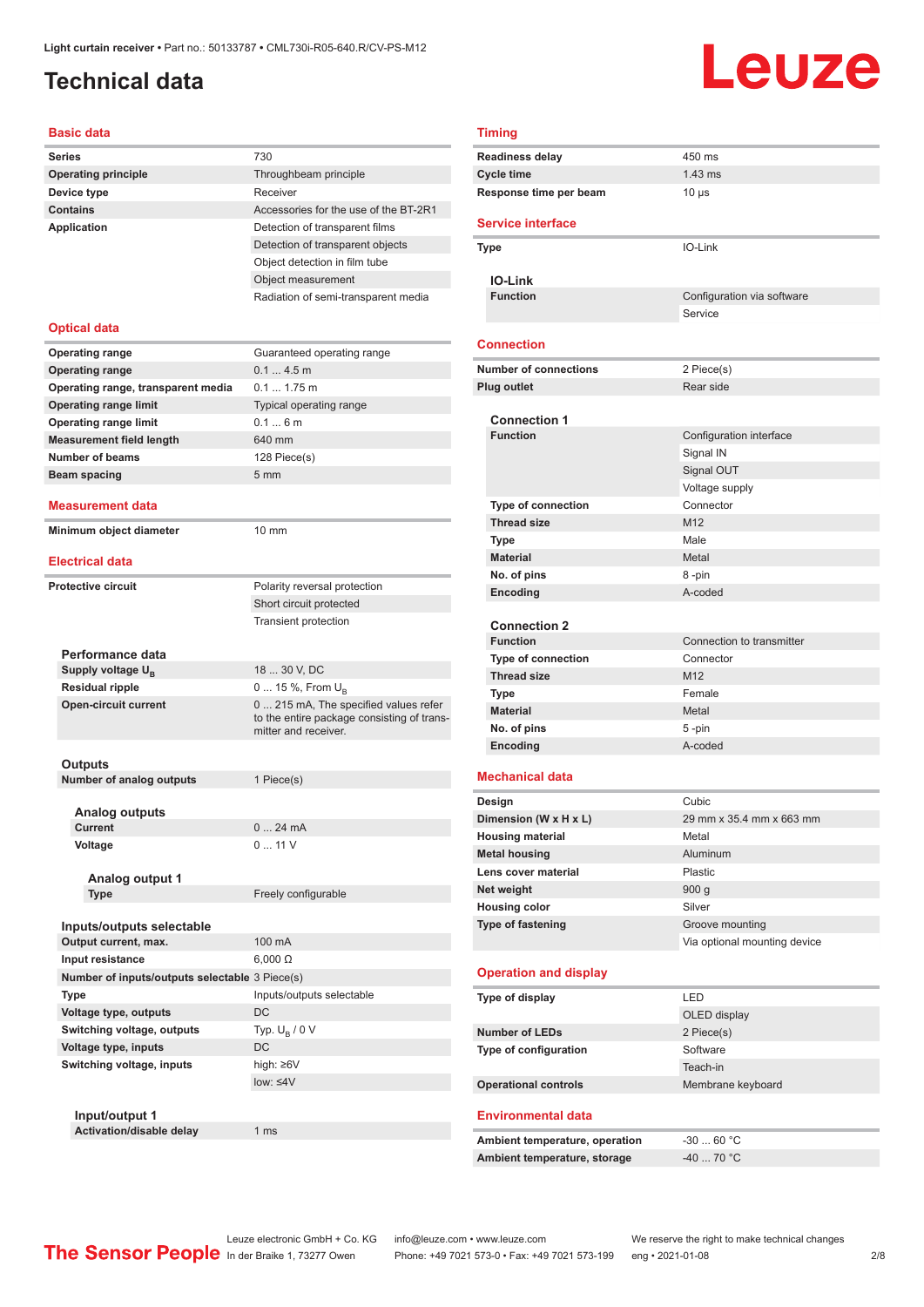# **Technical data**

# Leuze

#### **Certifications**

| Degree of protection     | IP 65         |
|--------------------------|---------------|
| <b>Protection class</b>  | Ш             |
| <b>Certifications</b>    | c CSA US      |
| <b>Standards applied</b> | IEC 60947-5-2 |
|                          |               |

#### **Classification**

| <b>Customs tariff number</b> | 90314990 |
|------------------------------|----------|
| eCl@ss 5.1.4                 | 27270910 |
| eCl@ss 8.0                   | 27270910 |
| eCl@ss 9.0                   | 27270910 |
| eCl@ss 10.0                  | 27270910 |
| eCl@ss 11.0                  | 27270910 |
| <b>ETIM 5.0</b>              | EC002549 |
| <b>ETIM 6.0</b>              | EC002549 |
| <b>ETIM 7.0</b>              | EC002549 |
|                              |          |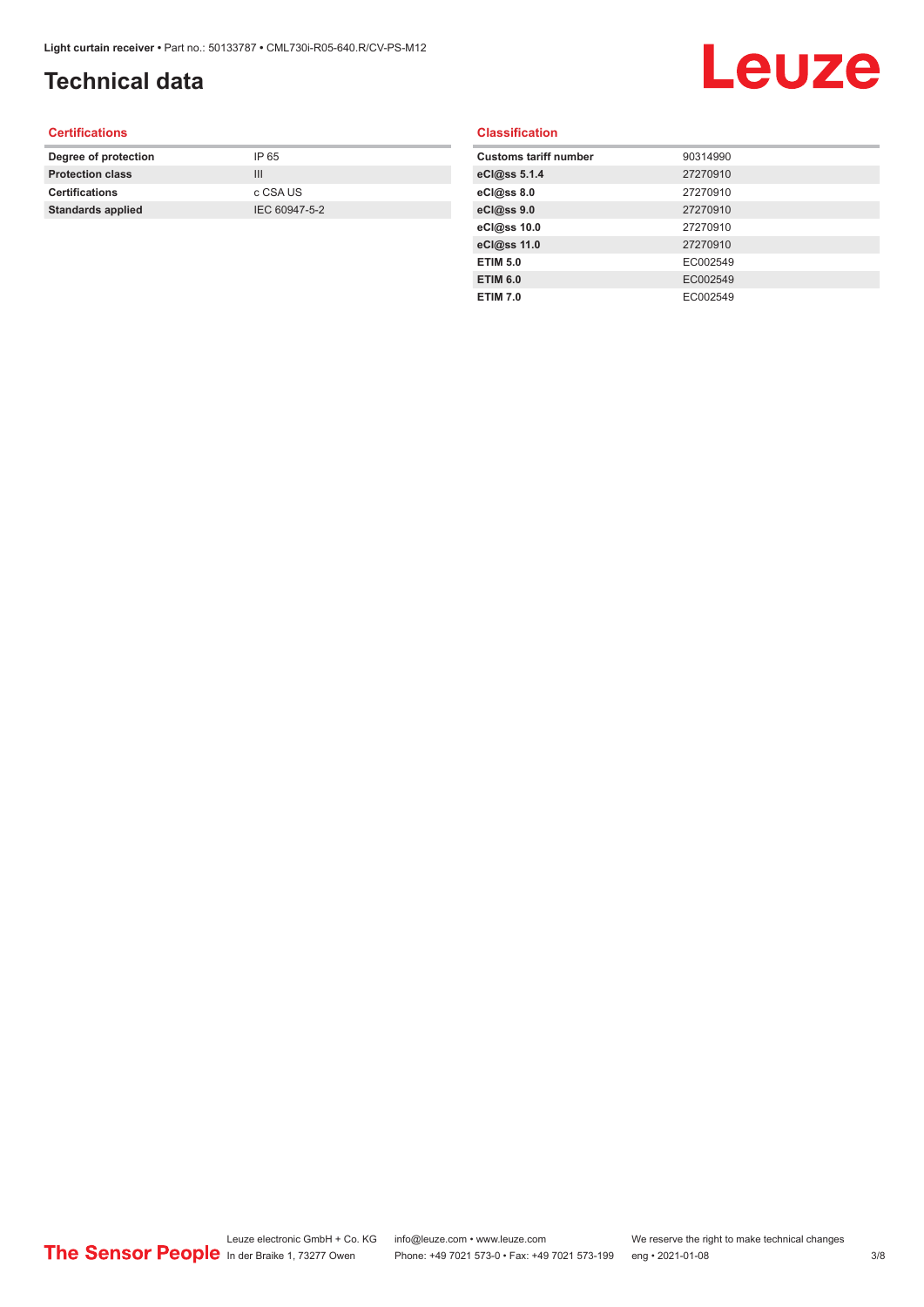### <span id="page-3-0"></span>**Dimensioned drawings**

All dimensions in millimeters



B Measurement field length 640 mm

F M6 thread G Fastening groove

- T Transmitter
- R Receiver
- Y 2.5 mm
-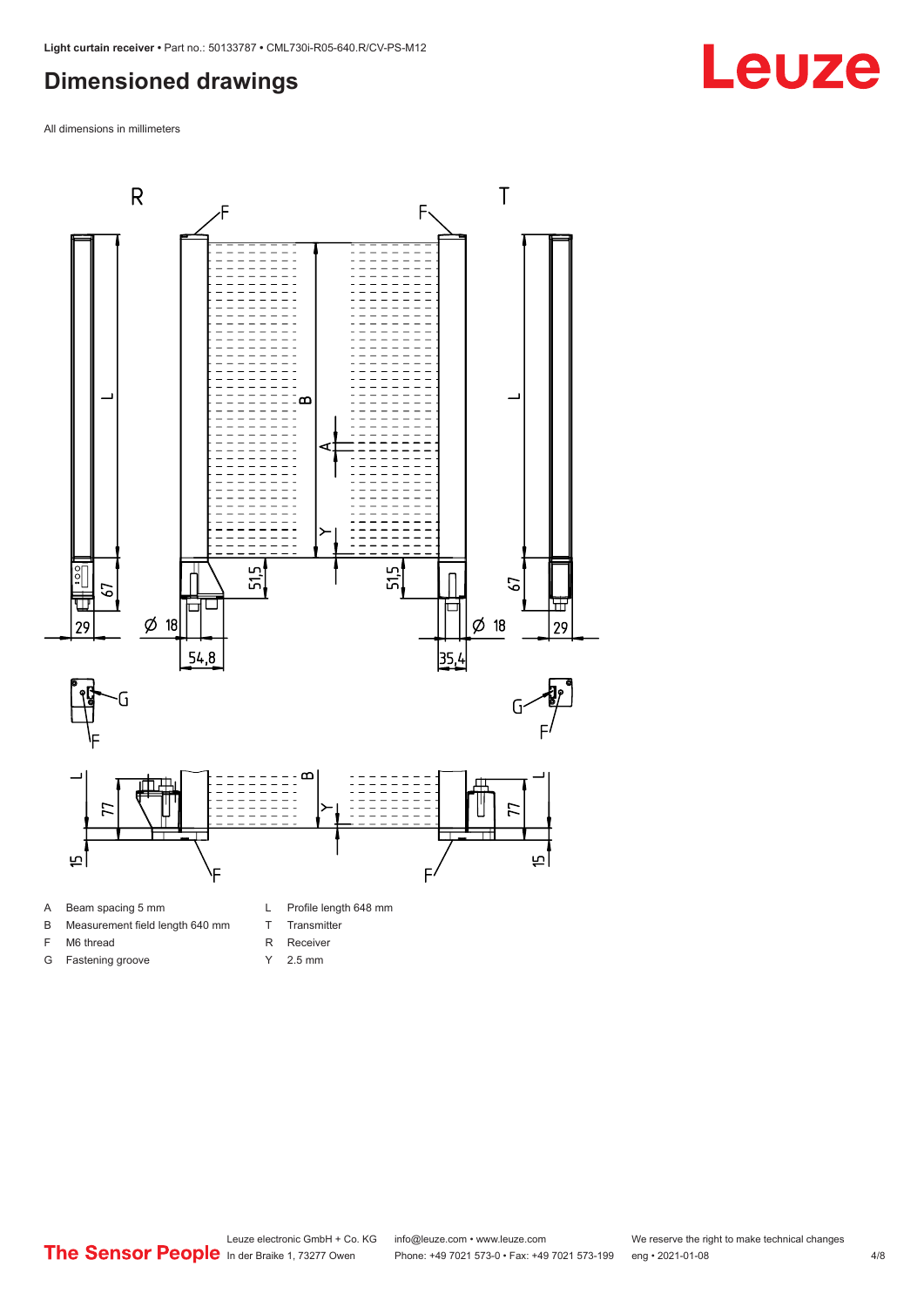### <span id="page-4-0"></span>**Dimensioned drawings**





A PWR / SW IN / OUT

### **Electrical connection**

**Connection 1**

| <b>Function</b>    | Configuration interface |
|--------------------|-------------------------|
|                    | Signal IN               |
|                    | Signal OUT              |
|                    | Voltage supply          |
| Type of connection | Connector               |
| <b>Thread size</b> | M12                     |
| <b>Type</b>        | Male                    |
| <b>Material</b>    | Metal                   |
| No. of pins        | 8-pin                   |
| Encoding           | A-coded                 |

#### **Pin Pin assignment**

|                | $V +$            |
|----------------|------------------|
| $\overline{2}$ | I/O <sub>1</sub> |
| 3              | GND              |
| $\overline{4}$ | IO-Link          |
| 5              | I/O <sub>2</sub> |
| 6              | I/O3             |
|                | OUT mA/V         |
| 8              | <b>AGND</b>      |
|                |                  |



#### **Connection 2**

| Connection to transmitter |
|---------------------------|
| Connector                 |
| M12                       |
| Female                    |
| Metal                     |
| $5$ -pin                  |
| A-coded                   |
|                           |

#### **Pin Pin assignment**

|   | <b>FE/SHIELD</b> |
|---|------------------|
| 2 | $V +$            |
| 3 | <b>GND</b>       |
| 4 | RS 485 Tx+       |
| 5 | RS 485 Tx-       |

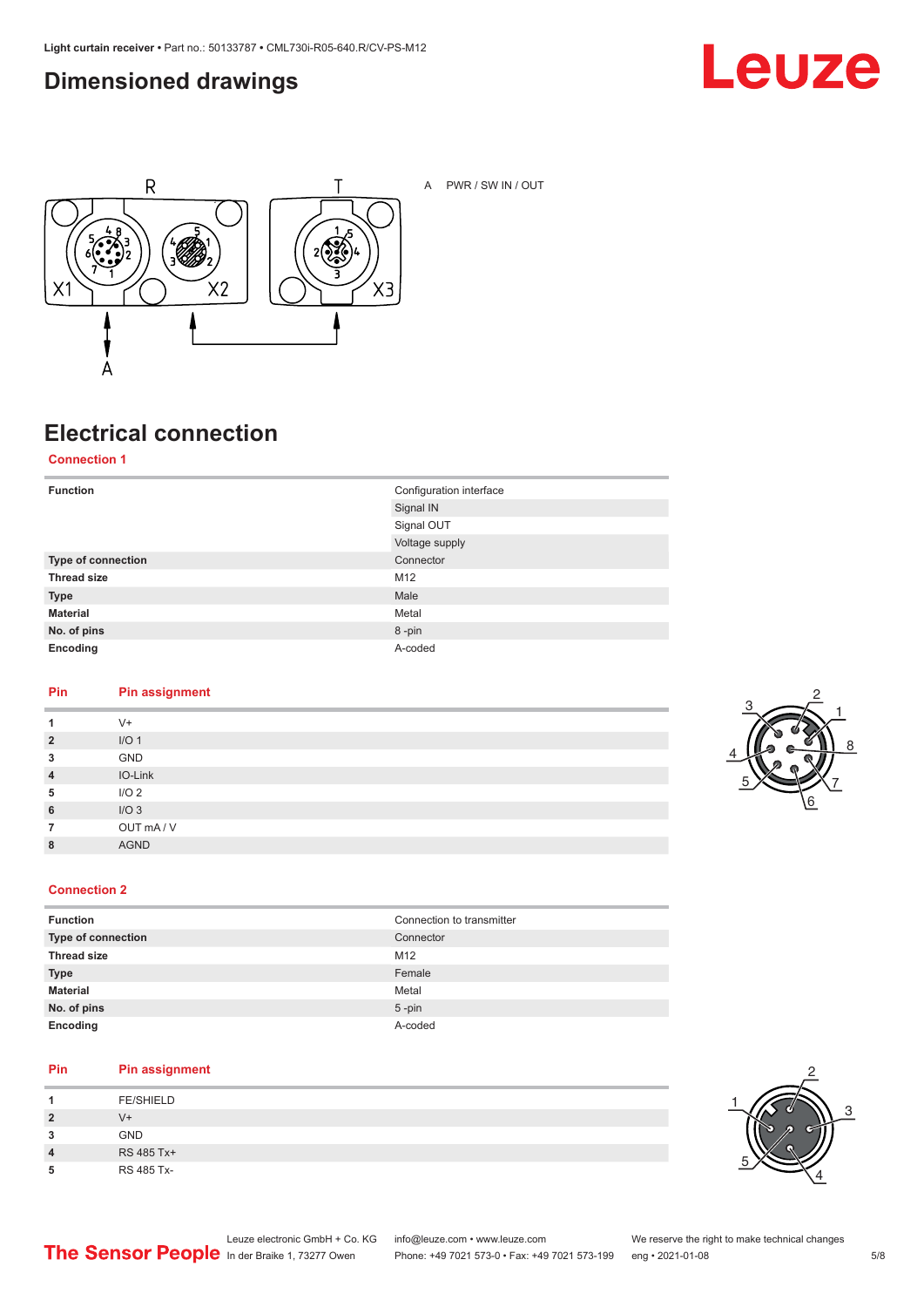### <span id="page-5-0"></span>**Operation and display**

| <b>LED</b>     | <b>Display</b>           | <b>Meaning</b>                         |
|----------------|--------------------------|----------------------------------------|
|                | Green, continuous light  | Operational readiness                  |
|                | Green, flashing          | Teach / error                          |
| $\overline{2}$ | Yellow, continuous light | Light path free, with function reserve |
|                | Yellow, flashing         | No function reserve                    |
|                | Off                      | Object detected                        |

### **Suitable transmitters**

| Part no. | <b>Designation</b>                  | <b>Article</b>               | <b>Description</b>                                                          |
|----------|-------------------------------------|------------------------------|-----------------------------------------------------------------------------|
| 50133788 | CML730i-T05-640.R-<br><b>PS-M12</b> | Light curtain<br>transmitter | Operating range: 0.1  4.5 m<br>Connection: Connector, M12, Rear side, 5-pin |

#### **Part number code**

Part designation: **CML7XXi-YZZ-AAAA.BCCCDDD-EEEFFF**

| <b>CML</b>  | <b>Operating principle</b><br>Measuring light curtain                                                                                    |
|-------------|------------------------------------------------------------------------------------------------------------------------------------------|
| 7XXi        | <b>Series</b><br>720i: 720i series<br>730i: 730i series                                                                                  |
| Y           | Device type<br>T: transmitter<br>R: receiver                                                                                             |
| <b>ZZ</b>   | <b>Beam spacing</b><br>$05:5$ mm<br>10:10 mm<br>20:20 mm<br>40:40 mm                                                                     |
| <b>AAAA</b> | Measurement field length [mm], dependent on beam spacing                                                                                 |
| в           | Equipment<br>A: connector outlet, axial<br>R: rear connector outlet                                                                      |
| CCC         | Interface<br>L: IO-Link<br>/CN: CANopen<br>/PB: PROFIBUS<br>/PN: PROFINET<br>CV: Analog current and voltage output<br>/D3: RS 485 Modbus |
| <b>DDD</b>  | <b>Special equipment</b><br>-PS: Power Setting                                                                                           |
| EEE         | <b>Electrical connection</b><br>M12: M12 connector                                                                                       |
| <b>FFF</b>  | -EX: Explosion protection                                                                                                                |
| <b>Note</b> |                                                                                                                                          |
| P           | $\&$ A list with all available device types can be found on the Leuze website at www.leuze.com.                                          |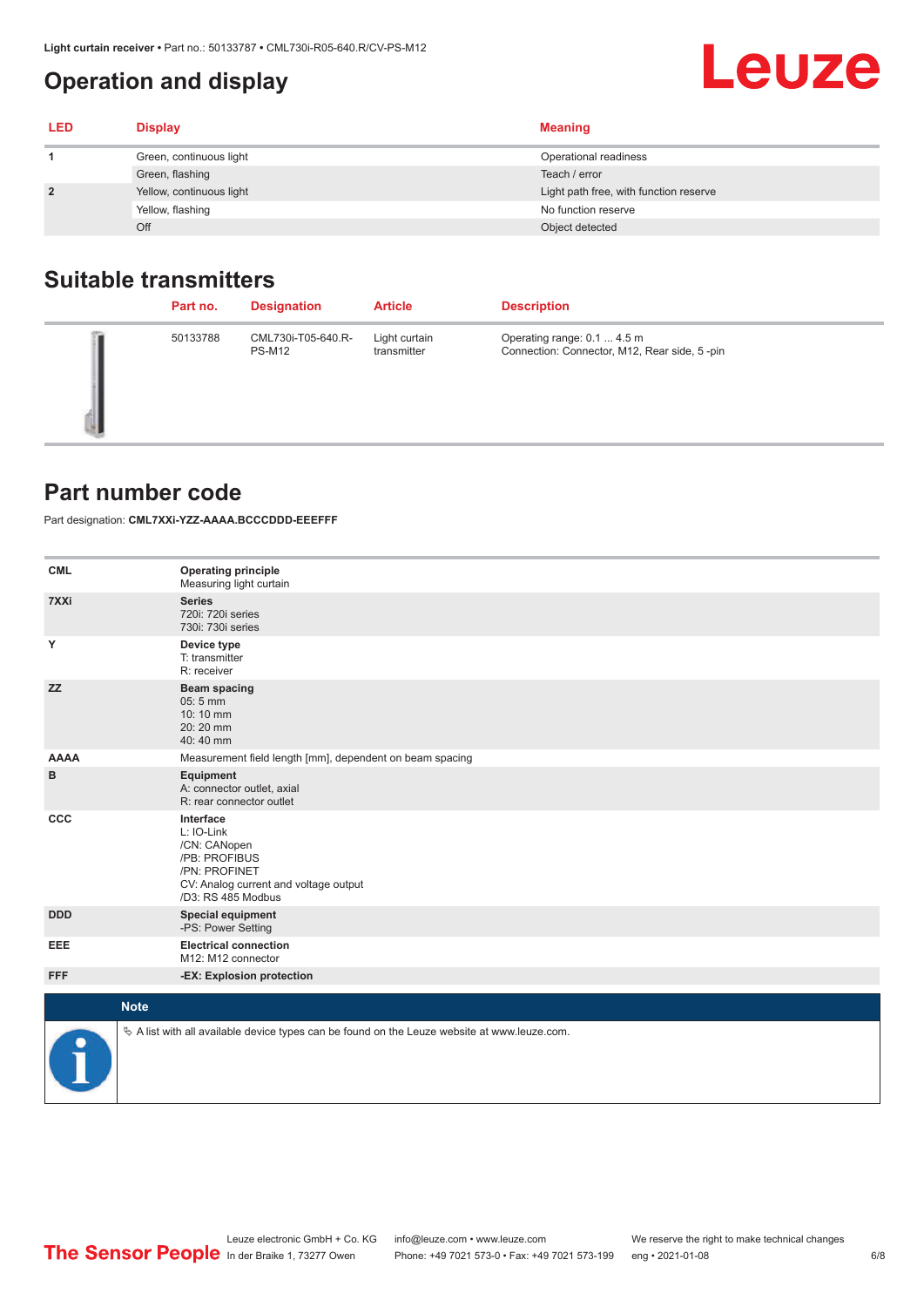#### <span id="page-6-0"></span>**Notes**



#### **Observe intended use!**

 $\%$  This product is not a safety sensor and is not intended as personnel protection.

 $\%$  The product may only be put into operation by competent persons.

 $\%$  Only use the product in accordance with its intended use.

| <b>For UL applications:</b>                                                                                                                                                       |
|-----------------------------------------------------------------------------------------------------------------------------------------------------------------------------------|
| $\%$ For UL applications, use is only permitted in Class 2 circuits in accordance with the NEC (National Electric Code).                                                          |
| V These proximity switches shall be used with UL Listed Cable assemblies rated 30V, 0.5A min, in the field installation, or equivalent (categories: CYJV/<br>CYJV7 or PVVA/PVVA7) |

#### **Accessories**

#### Connection technology - Connection cables

|   | Part no. | <b>Designation</b> | <b>Article</b>   | <b>Description</b>                                                                                                                                          |
|---|----------|--------------------|------------------|-------------------------------------------------------------------------------------------------------------------------------------------------------------|
| ▇ | 50135128 | KD S-M12-8A-P1-050 | Connection cable | Connection 1: Connector, M12, Axial, Female, A-coded, 8-pin<br>Connection 2: Open end<br>Shielded: Yes<br>Cable length: 5,000 mm<br>Sheathing material: PUR |

#### Connection technology - Interconnection cables

|   |               | Part no. | <b>Designation</b>                     | <b>Article</b>        | <b>Description</b>                                                                                                                                                                                                                                    |
|---|---------------|----------|----------------------------------------|-----------------------|-------------------------------------------------------------------------------------------------------------------------------------------------------------------------------------------------------------------------------------------------------|
| ▤ | $\cdots$<br>Þ | 50129781 | <b>KDS DN-M12-5A-</b><br>M12-5A-P3-050 | Interconnection cable | Suitable for interface: IO-Link, DeviceNet, CANopen<br>Connection 1: Connector, M12, Axial, Female, A-coded, 5-pin<br>Connection 2: Connector, M12, Axial, Male, A-coded, 5-pin<br>Shielded: Yes<br>Cable length: 5,000 mm<br>Sheathing material: PUR |

#### Mounting technology - Mounting brackets

|                                               | Part no. | <b>Designation</b> | <b>Article</b>      | <b>Description</b>                                                                                                                                                                                                        |
|-----------------------------------------------|----------|--------------------|---------------------|---------------------------------------------------------------------------------------------------------------------------------------------------------------------------------------------------------------------------|
| $\frac{1}{2}$ , $\frac{1}{2}$ , $\frac{1}{2}$ | 50142900 | BT 700M.5-2SET     | Mounting device set | Design of mounting device: Bracket mounting<br>Fastening, at system: Through-hole mounting, T slotted hole<br>Mounting bracket, at device: Screw type, Sliding block<br>Type of mounting device: Rigid<br>Material: Steel |